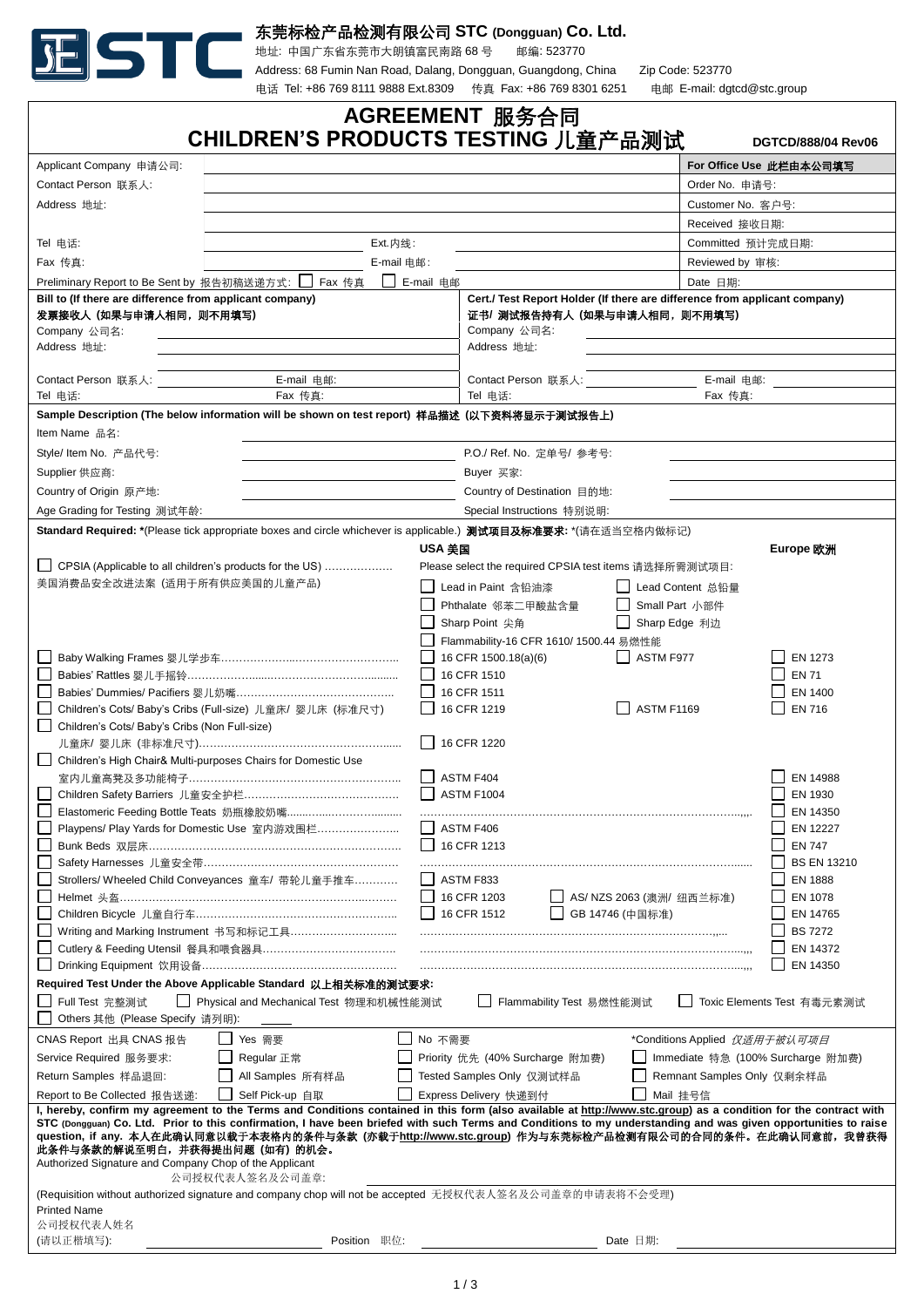# 测 试的 普通条 款

东莞标检产品检测有限公司(以下简称"本公司")替客户进行所需测试或检定时,当根据以下条款进行,惟本公司亦保留拒绝接受任何客户有关测试或检定的委托,并毋须给予任何理由:

- 1. 本公司只为给予本公司指示的某客户或机构(以下简称"该客户")提供服务。除非获得该客户的授权,任何人十皆没有权利向本公司给予任何指示,尤其有关该测试的范围、报告及证书的送达方面。
- 2. 所有须接受测试或检定的物资、设备及其他财产皆须由该客户自资及根据本公司的规定送达至本公司。当有关的测试或检定完成后,该客户被本公司要求时,须自行提取有关物资或设备。无论在任何情况 下若该客户未能于测试报告的签发日期起计的 30 日内提取有关物资或设备(若该物资属于易消耗性质,例如食物及水的样本,有关时限则为 7 日),本公司可以酌情弃罾该物资或设备及毋须赔偿该客户。
- 3. 该客户在本公司提供服务前或正在服务时,须遵守以下条款:
	- (a) 提供及时的指示和足够的资料,务求令本公司能提供有效的服务;
	- (b) 在本公司的要求下,提供任何设备及人员,让本公司能有效地提供服务;
	- (c) 采取所有必须的行动,以消除或补救任何会阻碍本公司提供服务的事物;
	- (d) 预先通知本公司有关该样本或进行测试时据涉及的真确或潜在危险;
	- (e) 为本公司的员工或代表提供所有必须的通行,令致本公司能有效地提供该客户所需的服务;
	- (f) 在本公司提供该服务期间,确保在本公司提供服务的有关环境、地点及其装臵的安全措施已经执行;
	- (g) 无论本公司已否发出测试报告或证书,该客户须充分履行其与其他方所签订的合同(如销售合同)的责任,否则本公司毋须向该客户承担任何责任。
- 4. 在本公司接受该客户委托的前提下,本公司将会发出测试报告及证书,在该客户委托范围内呈报本公司的意见;惟本公司毋须在该客户的委托范围以外呈报任何事实。该客户须提交充足和准确的测试样本 资料给本公司,否则本公司不会对证书和/或报告上的任何有关错误负上任何责任。
- 5. 本公司是被该客户不可撤换地授权以本公司的酌情方法送达测试报告或证书予该客户所指定的或由本公司根据实际情况、行业习惯、习性或是一般做法而决定的其他地方。
- 6. 本公司将以保密的方法处理及签发有关测试报告予客户。在未得本公司的同意下,该测试报告不得作全部或部分翻制,或作宣传或其他未经本公司许可的用途。当该客户从本公司收到有关测试报告后,可 以展示或传送该测试报告或测试报告和核证版本予其顾客、供应商或其他直接有关人士。在不影响第 7 条款的前提下,除非被有关政府机构、法律或法庭命令所要求,本公司在未经客户 的同意前,将不会与其他方就测试报告的内容进行任何讨论、书信的往来或透露。
- 7. 除非该客户在递交申请书时以书面反对,本公司将有权透露有关测试的文件及/或档案予任何第三者认证/认可机构作审核或其他相关用途。本公司无须因透露文件及/或档案的内容负上任何责任。
- 8. 在不影响第 7 条款的前提下,本公司承诺对在实验室活动中获得或产生的所有该客户信息承担管理责任:
	- (a) 本公司会将其准备公开的信息事先通知该客户。除该客户公开的信息,或本公司与该客户有约定(例如:为回应投诉的目的,或第7条款所述的情况),其他所有信息都被视为专有信息,会予保密。 (b) 当本公司依据法律要求或合同授权透露保密信息时,会将所提供的信息通知到相关该客户或个人,除非法律禁止。
	- (c) 本公司从该客户以外渠道(如投诉人、监管机构)获取有关该客户的信息时,会在该客户和本公司间保密。除非信息的提供方同意,本公司会为信息提供方(来源)保密,且不会告知该客户。
	- (d) 本公司人员,包括委员会委员、合同方、外部机构人员或代表本公司的个人,会对在实施实验室活动过程中获得或产生的所有信息保密,法律要求除外。
- 9. 假若该客户准备利用本公司所签发的测试报告在司法或仲裁程序上,该客户于呈交样本予本公司作测试前必须明确阐述此用途。
- 10. 除非本公司的确进行抽样测试及于有关测试报告内阐明此项事实,该测试报告只适用于已被测试的样本,而不适用于大量额度的有关货品。
- 11. 当该客户要求针对检测作出与规范或标准符合性的声明时(如通过/未通过,在允许限内/超出允许限),除非规范或标准本身已包含判定规则或该客户另有指定,本公司将采用ILAC-G8 指导文件(及/或在 电工类测试领域时的 IEC Guide 115)作为判定规则。采用 ILAC-G8 文件时,如果测量值加/减覆盖率概率为 95%的扩展不确定度时与判定限值重叠,则不能进行符合性声明。有关该文件的资料可以从本 公司取得。
- 12. 任何记载该客户与其他方相互关系的文件(如销售合同、信用状、运载证明书),本公司一概视为纯粹资料,将不会影响本公司接受该客户所委托的服务范围或责任。
- 13. 假若该客户并未指定该测试所应用的测试方法或标准,本公司将会自行选择适当的方法或标准;有关该测试方法的资料可以从本公司取得。
- 14. 在本公司或其他进行测试的地方或在往返本公司与该进行测试地方的期间,假若物资、设备或财物发生任何损失或损坏,无论是否由于本公司的雇员、职员、代理或独立承包商的任何行为、疏忽或失职所 造成,本公司的雇员、职员、代理或独立承包商皆毋须负上任何责任及不会遭受任何追讨。
- 15. 本公司对由于利用本公司所签发的任何测试报告或通讯内的资料而造成的损失,概不会承担任何责任。
- 16. 在不影响第 14 和第 15 条款的前提下,本公司就任何损失所承担的赔偿总额将不会超过与该追讨有关的本公司可收取服务费用的 5 倍;本公司的赔偿责任亦绝对不会包含任何该客户的间接、特殊或随后引 致的损失(即并非由事故立刻造成,但其结果导致的破坏或损失)。
- 17. 假若本公司被任何非本公司能控制的因素导致未能提供该测试服务,而该测试服务亦已备受委托或有关协议已经协定,该客户仍须向本公司支持以下费用:
	- (i) 所有本公司已付的与该测试服务有关的费用及支出;
	- (ii) 与本公司已经提供的测试服务成比例的部分已协议的该测试服务费用或佣金;同时本公司毋须继续承担有关该测试服务中尚未完成的部分或全部责任。
- 18. 除非有关追讨是在与该追讨有关的本公司所提供服务的日期起计的一年内提出,或是由本公司应该提供服务的日期起计的一年内提出,本公司将毋须就该追讨负任何赔偿责任。
- 19. 该客户同意本公司并不纯因与该客户建立合约关系或提供测试服务而代替该客户承担向其他方的责任。此外,本公司并非是保险承保人或担保人,将不承担有关的任何责任。
- 20. 就其他方提出任何追讨本公司、雇员、代理或独立承办商有关本公司提供或未能提供测试服务的任何损失或支出,而与该测试服务有关的追讨总额超过第 16 条款所订的赔偿限额,该客户须赔偿予本公司上 述追讨总额超出第 16 条款所订的赔偿限额的差额。
- 21. 假若该测试报告被不适当地运用,本公司将会保留权利撤回该测试报告,及采取任何适当的措施。
- 22. 该客户同意其委托本公司进行测试所得出之报告,并不能作为针对本公司法律行动的依据。
- 23. 本公司接纳及存档某样本是建基于肯定的基础,即该样本已经该客户投保或承担由于本公司在分析或处理该样本期间发生的火灾、盗窃或任何损失,并且不能向本公司或其职员、代理或独立承包商追讨任 何损失。
- 24. 假若该客户的要求令致有关该样本的测试须于该客户或任何第三方的实验室进行,则本公司只会代为传送有关该测试的结果,对其准确性概不负任何责任。如本公司只可证明该客户或任何第三方的实验室 已进行有关测试,则本公司只可确认某正确的样本已经被测试,而毋须为该测试的准确性负任何责任。
- 25. 假若本公司于提供测试服务的过程中需要未可预计的额外时间或支出,则本公司可以根据该基础向该客户收取额外的费用。
- 26. 本公司在提供测试服务期间所衍生的任何报告、证书或其他物资,其相关的所有法律产权(包括知识产权),皆由本公司所拥有。
- 27. 该客户应于本公司所发出的发票日期或由本公司以书面同意的特定日期内准时支持有关该测试的所有费用,否则该客户需要支付本公司发票日期起计至实际付款日期的利息(以每月 3 厘计)。该客户亦须支 付本公司用于追讨该笔欠款的所有费用,包括法律费用。
- 28. 当本公司收到该客户的请求,本公司可以电子媒介传递有关测试服务的结果,但该客户应注意,电子媒介传递不能保证其所含资料不会流失、延缓或被其他方截取。对于电子媒介传递导致其所含的任何资 料出现泄露、差误或遗漏,本公司将不会负任何责任。
- 29. 在有需要情况下,本公司可以将全部或部分测试服务向外承判予合资格的承办商,该客户若在呈交测试服务的申请表时未有提出对上述的反对,该客户将被视作同意上述本公司的安排。
- 30. 本公司根据有关该客户所需的测试或检定服务的个别情况,保留在上列所有普通条款上再增加特别条款的权力(此条款在该客户接获本公司的有关通知方生效)。
- 31. 对于本公司和该客户因本协议所产生的任何争议或索赔或有关本协议之违反,终止或无效,这里的条款应优先于各方或其代理人先前于口头上或书面上已协议之任何其它条款。
- 32. 这里的条款适用于中华人民共和国法律,凡因它们产生的或与上述条款有关的任何争议应通过友好协商解决,如果协议不成,该争议应提交中国国际经济贸易仲裁委员会,按照申请仲裁时该会现行有效的 仲裁规则进行仲裁。仲裁裁决是是终局的,对双方均有约束力。仲裁费用应由败诉方承担。

## 33. 这里的条款若在英文或中文的版本上出现歧义,则以中文为准。

## 东莞标检产品检测有限公司确认

#### 公司盖章及签名:**\_\_\_\_\_\_\_\_\_\_\_\_\_\_\_\_\_\_\_\_\_\_\_\_\_\_**

姓名及职务:**\_ \_\_\_\_\_\_\_\_\_\_\_\_\_\_\_\_\_\_\_\_\_\_\_\_\_** 日期:**\_ \_\_\_\_\_\_\_\_\_**